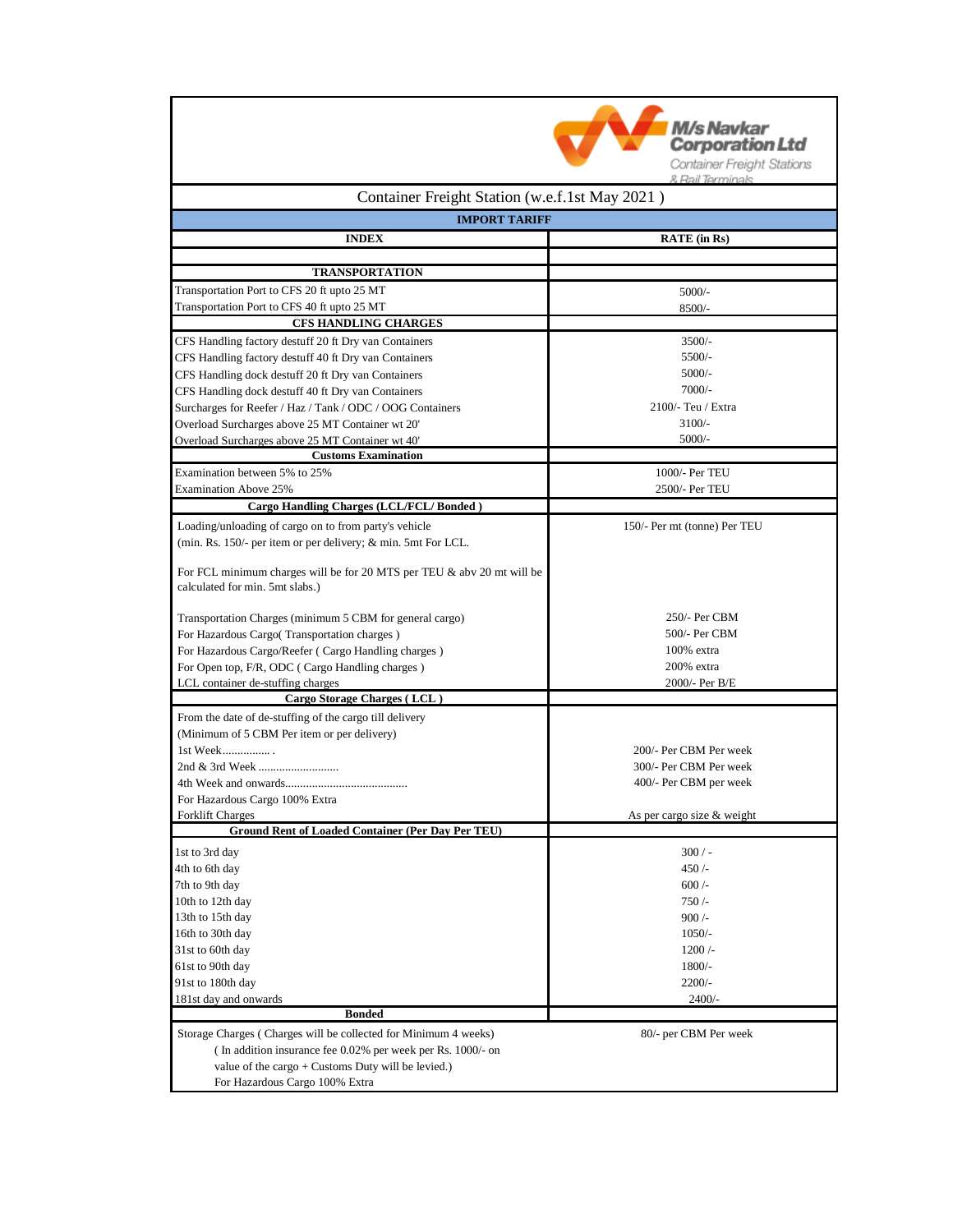|                                                                                                                            | M/s Navkar                     |  |
|----------------------------------------------------------------------------------------------------------------------------|--------------------------------|--|
|                                                                                                                            | <b>Corporation Ltd</b>         |  |
|                                                                                                                            | Container Freight Stations     |  |
| <b>Re-Location Scanning Transporation Charges</b>                                                                          | & Rail Terminals               |  |
| 20' FCL container                                                                                                          | $2750/-$                       |  |
| 40' FCL container                                                                                                          | $4500/-$                       |  |
| For LCL (per item)                                                                                                         | $900/-$                        |  |
| <b>Reefer charges</b>                                                                                                      |                                |  |
| Reefer Plugging Charges                                                                                                    | 2500/- Per Day / Per Container |  |
| Reefer Monitoring Charges                                                                                                  | 1000/- Per Day / Per Container |  |
| <b>General Opertion Charges</b>                                                                                            |                                |  |
| Container tracking and Monitoring charge                                                                                   | 300/- TEU                      |  |
| Survey and EIR charge                                                                                                      | 450/- TEU                      |  |
| Fuel Surcharge                                                                                                             | 950/- TEU                      |  |
| <b>Documentation Charge</b>                                                                                                | 350/- TEU                      |  |
| <b>Security Charges</b>                                                                                                    | 200/- TEU                      |  |
| CFS Maintenance Charge                                                                                                     | 900/- TEU                      |  |
| <b>Admin Charges</b>                                                                                                       | 350/- TEU                      |  |
| <b>Utility Charges</b>                                                                                                     | 200/- TEU                      |  |
| <b>Trailer detention Charge</b>                                                                                            | 1500/- TEU                     |  |
| Port Congestion Surcharge                                                                                                  | 1500/- TEU                     |  |
| <b>Facilitation Charge</b>                                                                                                 | <b>UPTO 3000/- TEU*</b>        |  |
| Other LCL Charges                                                                                                          | 2000/- Per B/L                 |  |
| Charges for LCL shipment                                                                                                   | 2000/- Per Item for LCL        |  |
| <b>Crane Charges</b>                                                                                                       |                                |  |
| Minimum crane charges                                                                                                      | 3000/- Per TEU                 |  |
| For F/R,ODC,Open Top                                                                                                       | Case to Case Basis             |  |
| <b>Weightment charges</b>                                                                                                  |                                |  |
| Loaded container weighment charges                                                                                         | 150/- Per Container            |  |
| Shifting on CFS Vehicle                                                                                                    | 1450/- Per Container           |  |
| Additional for ODC Cargo Low Bed Trailer charges                                                                           | 2000/- Per Container Extra     |  |
| Weighment of empty/loaded Truck<br><b>Estate Related Charges</b>                                                           | 50/- Per Truck/per Weighment   |  |
|                                                                                                                            | (Rate per month)               |  |
| 3 months rent as security deposit<br>$A/C$ cabin                                                                           | 80/- Per CBM.                  |  |
| Lockers                                                                                                                    | 200/- Per month                |  |
| Loading of back to town cargo on perty's vehicle                                                                           | $60/-$ Per mt (tonne).         |  |
| <b>Others Terms &amp; Conditions:</b>                                                                                      |                                |  |
| > Ground rent charges for Reefer / Tank / Hazardous Containers will be levied at 100% Extra on the normal rate.            |                                |  |
| Handling and Transport charges for Reefer / Tank / Haz Containers will be levied at 100% Extra on the normal rate.<br>⋗    |                                |  |
| $\geq$ Charges for 40 & 45' containers will be double & 2.5 times respectively, on the TEU rates                           |                                |  |
| There are extra charges at Rs 1000 per vehicle if an 8 mt (metric ton) forklift is used for loading/unloading cargo.<br>≻  |                                |  |
| Special handling charges Rs. 1000/TEU/Shipping Bill/Bill of entry for a maximum of 3 Vehicles.<br>>                        |                                |  |
| The Lashing & Chocking rates are applicable for standard securing design. Any additional reqts will be charged extra.<br>> |                                |  |
| Special services requested by Line/Cha/Consignee will be charged @ 3000/- per Teu's<br>≻                                   |                                |  |
| > For Safety reasons if ODC Cargo is to be moved on Lowbed Trailors, charges will be calculated on Case To Case Basis.     |                                |  |
| Ground rent charges for ODC, F/R, Open-Top (Out-of-Gauge) will be 200% Extra on the normal rate.<br>≻                      |                                |  |
| Any expenses incurred other than the above tariff will be charged extra.<br>≻                                              |                                |  |
| > If container is selected for 2nd scanning and sent from CFS for scanning, additional H&T is applicable.                  |                                |  |
| > We have an Open-bonding facility also.<br>$>$ * Condition Apply                                                          |                                |  |
| > CFS package includes all CFS related Service/Charges as requested by Line/Consignee/Cha                                  |                                |  |
| > All taxes, as applicable, will be charged extra for above services.                                                      |                                |  |
|                                                                                                                            |                                |  |